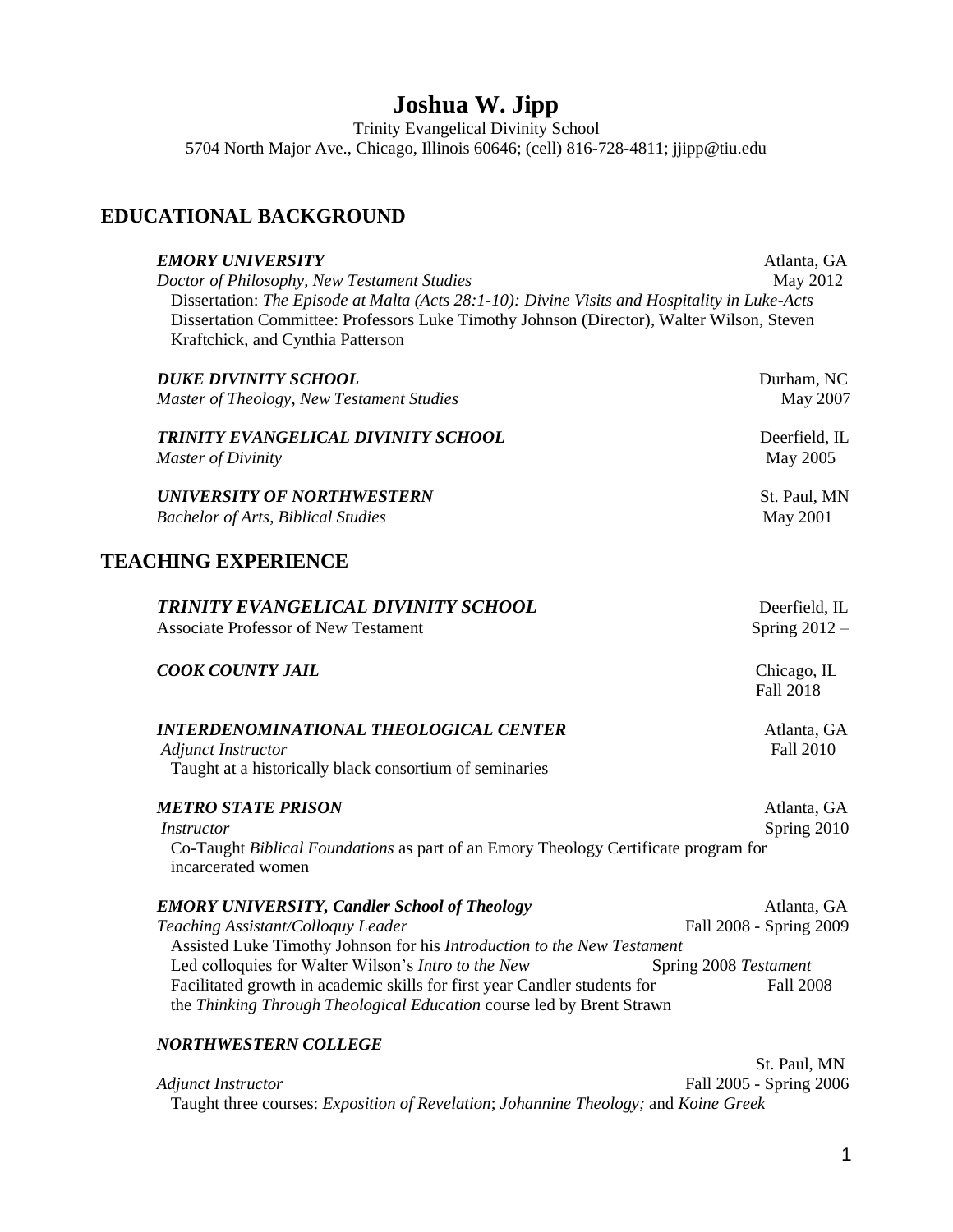#### *TRINITY EVANGELICAL DIVINITY SCHOOL* Deerfield, IL

*New Testament Teaching Fellow* Fall 2004 - Spring 2005 Taught one year of *Koine Greek* to Master of Divinity students

# **AWARDS**

Recipient of the 2018 Book of the Year Award for *Saved by Faith and Hospitality* from The Academy of Parish Clergy.

Recipient of the 2014 Faculty of the Year Award from the Graduate Student Government Association at Trinity Evangelical Divinity School.

Recipient of the 2013 Paul J. Achtemeier Award through the Society of Biblical Literature for: "Christ the King as Living Law: Paul's 'the Law of Christ' and Ancient Kingship Discourse."

## **PUBLICATIONS**

#### **Books**

*Divine Visitations and Hospitality to Strangers in Luke-Acts: An Interpretation of the Malta Episode in Acts 28:1-10*. Supplements to Novum Testamentum 153. Leiden: Brill, 2013.

*Christ Is King: Paul's Royal Ideology*. Minneapolis: Fortress, 2015.

*Saved by Faith and Hospitality*. Grand Rapids: Eerdmans, 2017.

*Reading Acts*. Eugene, Oregon: Cascade, 2018.

*The Messiah and the Kingdom: The Messianic Theology of the New Testament*. Eerdmans. Forthcoming in 2021.

### **Articles and Essays**

"The Paul of Acts: Proclaimer of the Hope of Israel or Teacher of Apostasy from Moses." *Novum Testamentum*. Forthcoming in 2020.

"Messiah Christology in Paul and Irenaeus." In *Paul and Irenaeus*. Edited by Todd Still and David Wilhite. London: T&T Clark. Forthcoming in 2019 or 2020.

"Myth, Science, and Hermeneutics: Rudolf Bultmann and the Doctrine of Creation." In *A Modern Creature*. Edited by Joel Chopp and Geoffrey Fulkerson. Downers Grove, IL: InterVarsity Press. Forthcoming in 2020.

"Three Key Debates in Recent Studies on New Testament Christology." In *T&T Clark Companion to Christology*. Edited by Chris Tilling and Darren Sumner. London: T&T Clark. Forthcoming in 2020.

"Abraham in the Gospels and the Acts of the Apostles." In *Abraham in Jewish and Early Christian Literature*. Edited by Sean Adams and Zanne Domoney-Lyttle. London: T&T Clark. Forthcoming in 2019.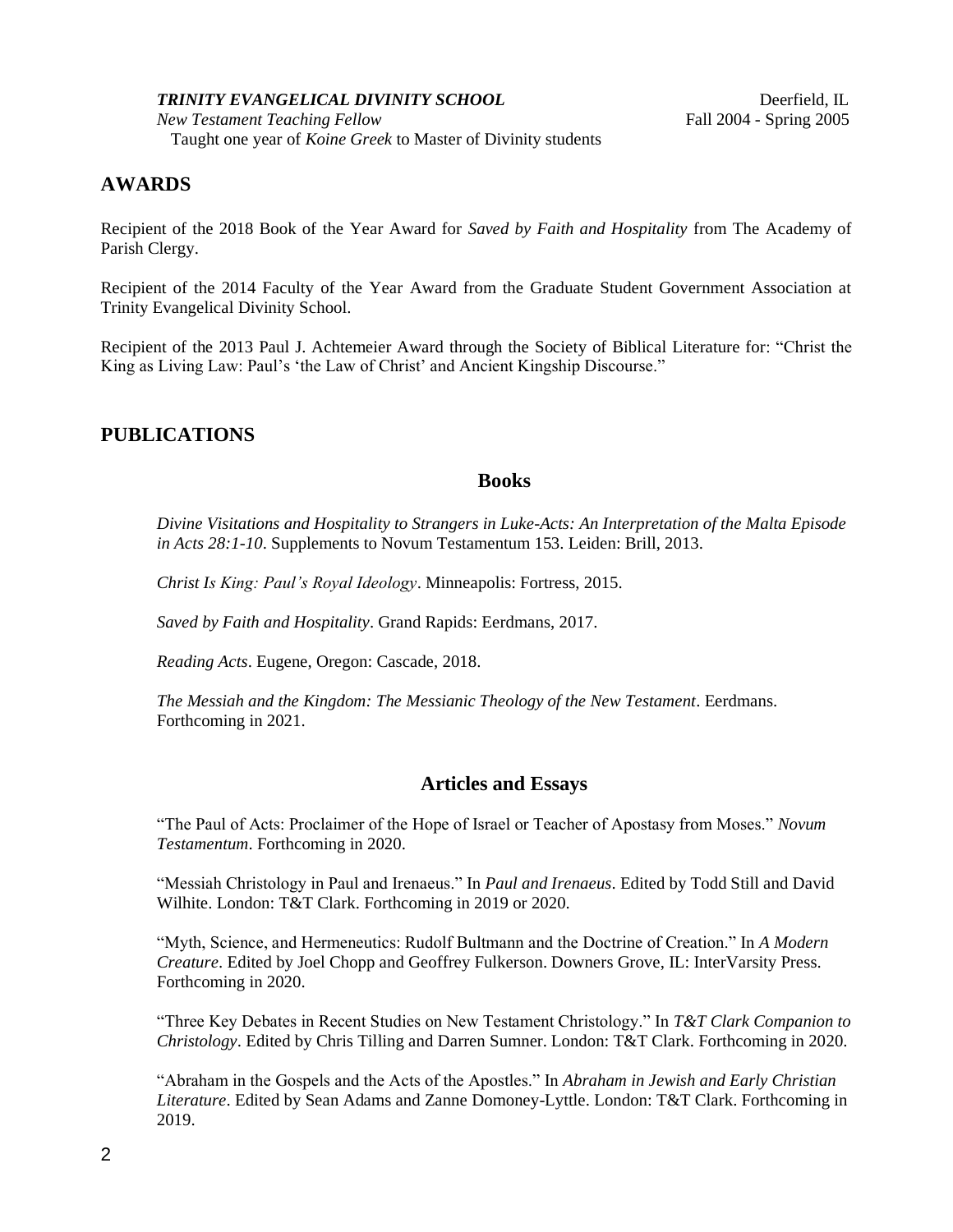"The Acts of the Apostles in Current Research." In *The State of New Testament Studies*. Edited by Scot McKnight and Nijay Gupta. Grand Rapids: Baker Academic Press. Forthcoming in 2019.

"Jesus, the Church, and Mental Illness." In *For It Stands in Scripture: Essays in Honor of W. Edward Glenny*. Edited by Ardel Caneday, Anna Rask, and Greg Rosauer. The University of Northwestern Library, 2019. Pages 127-148.

"Messiah Language and *Gospel Writing*." In *Writing the Gospels: A Dialogue with Francis Watson*. Edited by Catherine Sider Hamilton. Library of New Testament Studies 606. London/New York: T&T Clark, 2019. Pages 126-144.

"Did Paul Translate the Gospel in Acts 17:22 – 31? A Critical Engagement with C. Kavin Rowe's *One True Life*." In *Perspectives in Religious Studies* 45 (2018): 361-376.

"Raymond E. Brown and the Fourth Gospel: Composition and Community." *The Gospel of John in Modern Interpretation: Milestones in Johannine Scholarship*. Edited by Stanley Porter and Ron Fay. Grand Rapids: Kregel, 2018. Pages 173-196.

"Hospitable Barbarians: Luke's Ethnic Reasoning in Acts 28:1-10." *Journal of Theological Studies* 68 (2017): 23-45.

"Is the Apostle Paul the Father of Christian Anti-Judaism: Engaging John Gager's *Who Made Early Christianity*? *Horizons in Biblical Theology* 39 (2017): 83-92.

"Paul – The Apocalyptic Apostle." In *Apocalypses in Context*. Edited by Justin Jeffcoat Schedtler and Kelly Murphy. Minneapolis: Fortress Press, 2016. Pages 129-141.

"What are the Implications of the Ethnic Identity of Paul's Interlocutor? Extending the Conversation." In *The So-Called Jew In Paul's Letter to the Romans*. Edited by Rafael Rodriguez and Matthew Thiessen. Minneapolis: Fortress Press, 2016. Pages 183-203.

" 'For David did not Ascend into Heaven' (Acts 2:34a): Reprogramming Royal Psalms to Proclaim the Enthroned-in-Heaven King." In *Ascent into Heaven in Luke-Acts*. Edited by David W. Pao and David Bryan. Minneapolis: Fortress Press, 2016. Pages 41-59.

"Sharing in the Heavenly Rule of Christ the King: Paul's Royal Participatory Soteriology in Ephesians." In *In Christ In Paul: Explorations in Paul's Theological Vision of Participation*. Edited by Michael J. Thate Kevin J. Vanhoozer, and Constantine R. Campbell. Tübingen: Mohr-Siebeck. 2014. Pages 251-275.

"The Beginnings of a Theology of Luke-Acts: Divine Activity and Human Response." *Journal of Theological Interpretation* 8 (2014): 23-43.

"Paul's Areopagus Speech of Acts 17:16 – 34 as *both* Critique *and* Propaganda." *Journal of Biblical Literature* 131 (2012): 567-588.

"Death and the Human Predicament, Salvation as Transformation, and Bodily Practices in First Corinthians and the *Gospel of Thomas*." In *Paul and the Gospels: Christologies, Conflicts, and Convergences*. Edited by Michael Bird and Joel Willits. Library of New Testament Studies. New York/London: T & T Clark, 2011. Pages 242-266.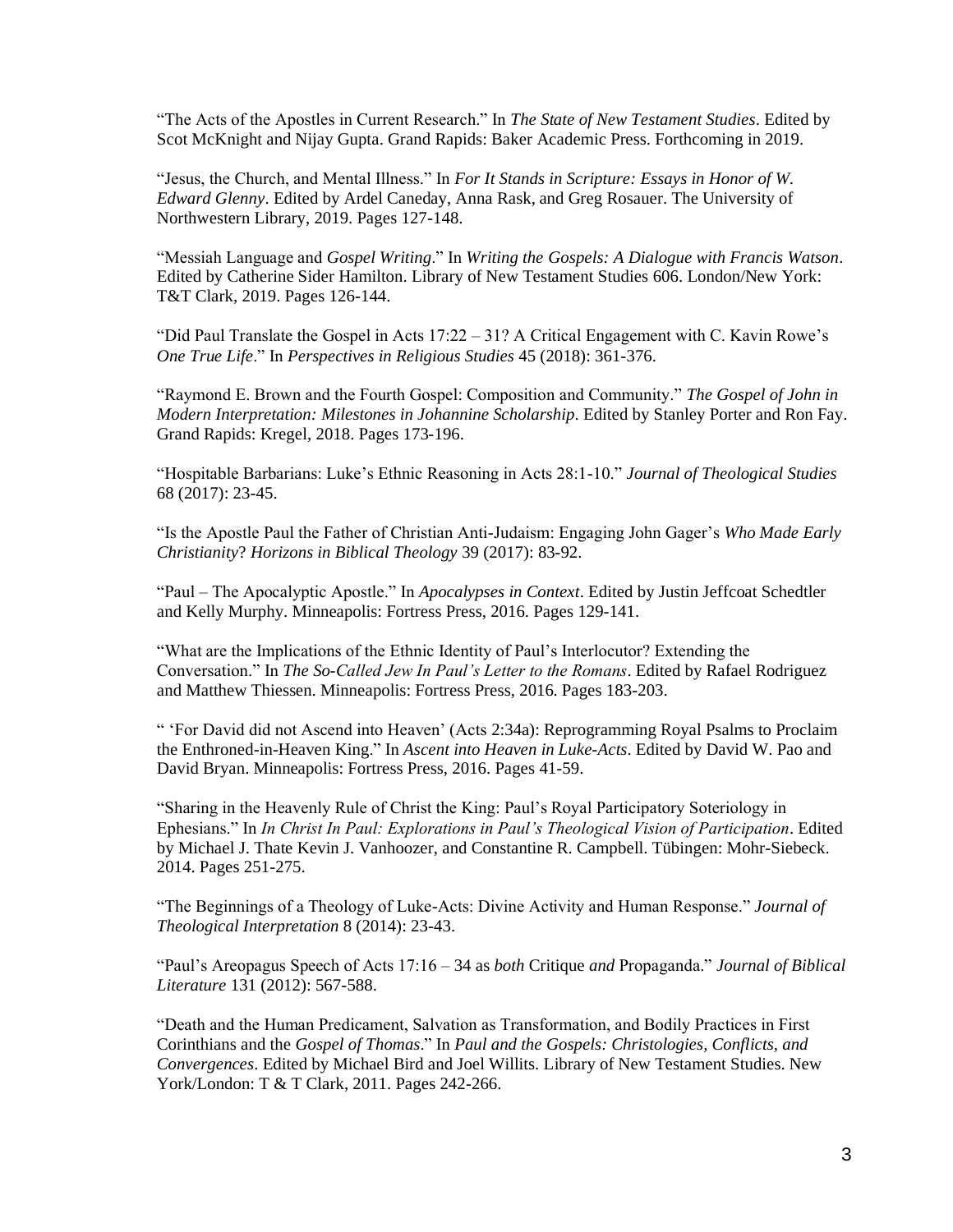"Douglas Campbell's Apocalyptic, Rhetorical Paul: Review Article." *Horizons in Biblical Theology* 32 (2010): 183-198.

"The Son's Entrance into the Heavenly World: The Soteriological Necessity of the Scriptural Catena in Hebrews 1:5-14." *New Testament Studies* 56 (2010): 557-575.

"Dating *Gospel of Thomas*. Logion 53 as a Test Case for Plotting Thomas on an Early Christian Trajectory." With Michael J. Thate. *Bulletin of Biblical Research* 20 (2010): 237-256.

"Luke's Scriptural Suffering Messiah: A Search for Precedent, A Search for Identity." *Catholic Biblical Quarterly* 72 (2010): 255-274.

"Rereading the Story of Abraham, Isaac, and 'Us' in Romans 4." *Journal for the Study of the New Testament* 32 (2009): 217-242.

"Educating the Divided Soul: Reading Romans 7:7-25 and Plato's Republic." In *Paul: Jew, Greek, and Roman*. Pauline Studies 5. Edited by Stanley E. Porter. Leiden: Brill, 2009. Pages 231-257.

"Ancient, Modern and Future Interpretations of Romans 1:3-4: Reception History and Biblical Interpretation." *Journal of Theological Interpretation* 3 (2009): 241-259.

"The Quest for the Historical Machen." *Themelios* 30 (2005): 59-68.

### **Popular Studies**

"Take and Read: New Testament. In *Christian Century*. October 2019.

"Colossians 2:6-15." In *Connections: A Lectionary Commentary for Preaching and Worship: Year C, Volume* 3. Edited by Joel B. Green. Louisville: Westminster John Knox Press, 2019.

"Colossians 3:1-11." In *Connections: A Lectionary Commentary for Preaching and Worship: Year C, Volume* 3. Edited by Joel B. Green. Louisville: Westminster John Knox Press, 2019.

Hebrews 11:1-3, 8-16. In *Connections: A Lectionary Commentary for Preaching and Worship: Year C, Volume* 3. Edited by Joel B. Green. Louisville: Westminster John Knox Press, 2019.

"The Areopagus in Athens." In *Lexham Geographic Commentary on Acts through Revelation*. Edited by Barry Beitzel. Lexham Press. Forthcoming.

"Take and Read: New Testament." In *Christian Century*. October 2018.

"Myth, Science, and Hermeneutics: Rudolf Bultmann on Creation." *Sapientia*. February 28, 2018.

"Take and Read: New Testament." In *Christian Century*. October, 2017.

"Philanthropy, Hospitality, and Friendship in Acts 27 – 28." In *Christian Reflection* 2014. Pages 65- 72.

"Experience at the Heart of the Matter." In *The Missionary Family: Witness, Concerns, Care*. Edited by Dwight P. Baker and Robert J. Priest. William Carey Library: 2014.

"Hymns in the New Testament," in *Bible Odyssey*. The Society of Biblical Literature, 2014. *"Online: <http://www.bibleodyssey.com/passages/related-articles/hymns-in-the-new-testament>*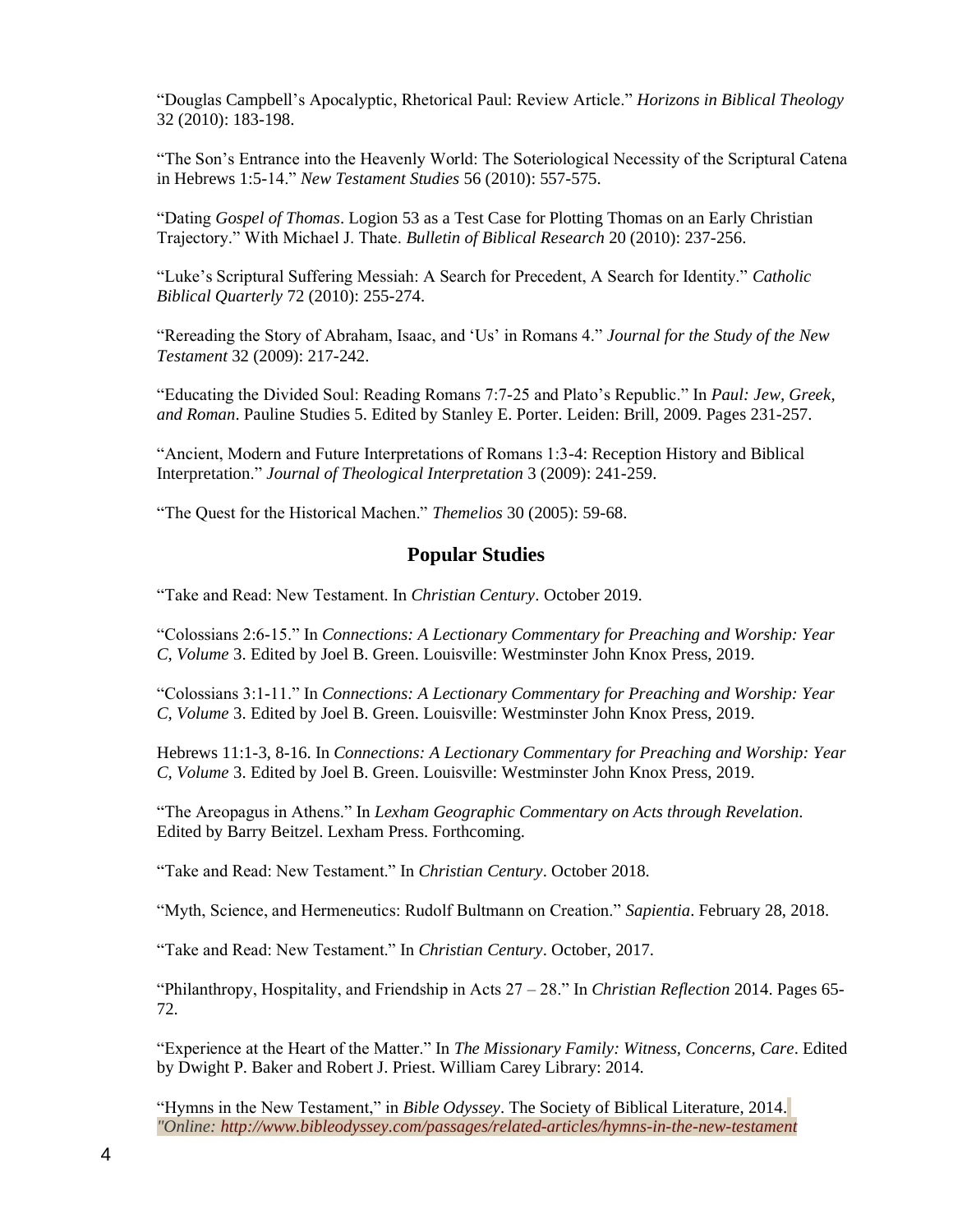## **BOOK REVIEWS**

Multiple book reviews in *Review of Biblical Literature*, *Novum Testamentum*, *Horizons in Biblical Theology*, *Bulletin of Biblical Research*, *Trinity Journal*, *Journal of the Evangelical Theological Society*, *Themelios, Religious Studies Review*.

## **SCHOLARLY PRESENTATIONS AND INVITED LECTURES**

"Divine Hospitality as a Witness against the Fear of Immigrants and Refugees." Delivered at the Evangelical Missiological Society in Deerfield, IL, March 2019.

"The Paul of Acts: Proclaimer of the Hope of Israel or Teacher of Apostasy from Moses." Delivered at the Book of Acts Section at the Annual Meeting of the Society of Biblical Literature in Denver, 2018.

"An Appreciative and Critical Engagement of Matthew Bates's *Salvation by Allegiance Alone*. Delivered at the Analytic Theology Section at the Annual Meeting of the Evangelical Theological Society in Denver, 2018.

"Jesus's Hospitality as a Witness against a Politics of Fear." Delivered as the Endowed Robert Brawley Lecture at McCormick Theological Seminary. Chicago, 2017.

"Jesus, the Church, and Mental Illness." Delivered at the Mental Health Counseling and Psychology Section at the Annual Meeting of the Evangelical Theological Society in Providence, RI, 2017.

"Raymond E. Brown and the Fourth Gospel: Composition and Community." To be delivered at the Johannine Literature and Theology Section at the Annual Meeting of the Evangelical Theological Society in Atlanta, 2015.

"Superstitious or Hospitable Barbarians: Luke's Ethnic Reasoning." To be delivered at the Luke-Acts Section at the Annual Meeting of the Society of Biblical Literature in Atlanta, 2015.

"Christ the King as Living Law: Paul's 'the Law of Christ' and Ancient Kingship Discourse." Paul J. Achtemeier Award Presentation. Society of Biblical Literature. Baltimore, 2013.

"The Beginnings of a Narrative, Self-Involving Theology of Luke-Acts: A Response to Darrell Bock's *A Theology of Luke and Acts*." The Annual Meeting of the Evangelical Theological Society. Milwaukee, WI. November 2012.

"A Response to Clare K. Rothschild's 'Epimenides Redivivus: A New Interpretation of Paul's Areopagus Speech in Acts 17:16-34.'" Emory University New Testament Colloquy. Atlanta, Georgia. April 2009.

"The Anatolian Mother Goddess: Her History, Her Material Representation, and Her Cult." Emory University Turkey Travel Seminar. Hierapolis, Turkey. January 2009.

# **LANGUAGES**

Ancient Languages: Greek, Hebrew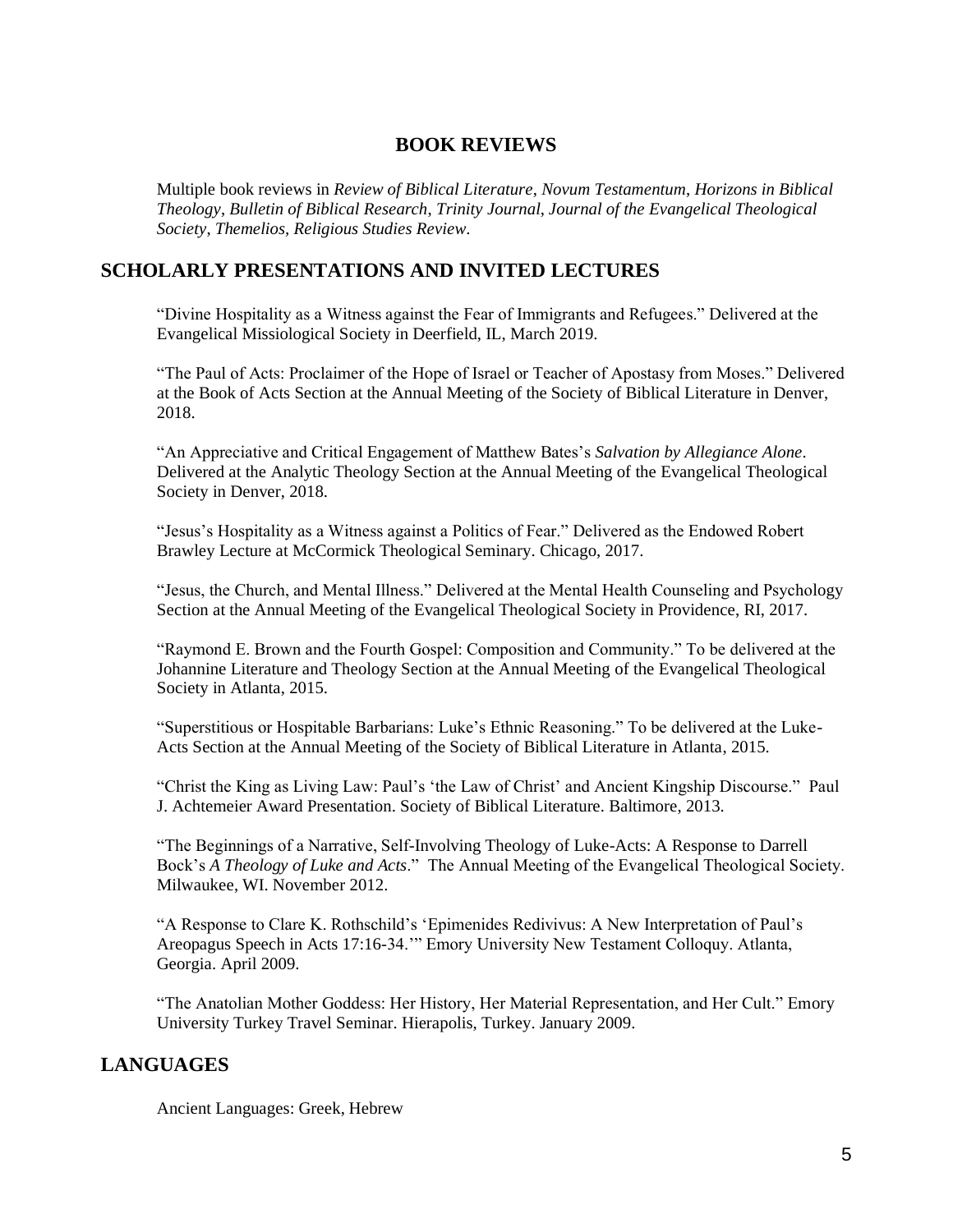Modern Languages: German, French

## **PROFESSIONAL MEMBERSHIPS**

Society of Biblical Literature (member of steering committee for Book of Acts)

Chicago Society of Biblical Research

Catholic Biblical Association

Evangelical Theological Society

## **Research Supervision (First Reader only)**

Charles Cruise (PhD 2017), on Galatians and the Rhetorical Use of Hyperbole Enoch Okode (PhD 2019), on Romans 5 – 8 and Kingly Benefaction Joao de Paulo Thomaz Aquino (PhD - ), on The Gospel of Luke and Land Ethics Pancha Yahya (PhD - ), on Romans 13. Julia Lindenlaub (MA 2017), on John 9 and Textuality Stephanie Lamour (MA 2018), on Lament in the Gospel of Mark Daniel Waldschmidt (MA 2018) on Imitation and Pedagogy in 1 Corinthians Eric Price (MA 2019), on Pauline Hermeneutics and Contemporary Preaching

# **MINISTERIAL SERVICE**

### *GUEST PREACHER AND TEACHER*

\*Provided teaching at Pastoral staff retreat at First Evangelical Free Church of Wichita, KS (fall 2018)

\*Provided teaching at preaching at Christ Community Church in Kansas City (summer 2018) \*Led a conference on hospitality to strangers at Holy Trinity Church in Hyde Park/Chicago, IL (winter 2018)

\*Led training of resident assistants on creating hospitable spaces at Trinity International University (winter 2018)

\*Shared talks on the Divine Economy in the New Testament to the steering committee of the Oikonomia Network in Los Angeles (winter 2018)

\*Participated in the panel on "The Bible and Economic Wisdom" at Karam Forum in Los Angeles (winter 2018)

\*Gave a talk on hospitality to strangers at Trinity Wives Fellowship (fall 2017)

\*Delivered the Endowed Robert Brawley New Testament Lecture at McCormick Theological Seminary (fall 2017)

\*Led a conference on hospitality to strangers for EFCA leaders in Gainesville, FL, Creekside Evangelical Free Church (fall 2017)

\*Preached semi-regularly at Christ Presbyterian Church in Chicago (five times in 2016)

\*Taught on Hebrews at North Suburban Evangelical Free Church (spring 2016)

\*Preach and teach Sunday School intermittently at South Park Church in Park Ridge (from 2015-)

\*Taught five-week series on God's Hospitality at Lincoln Square Presbyterian Church (fall 2015)

\*Spoke to the EFCA Midwest ministerial gathering in Iowa (summer 2014)

\*Spoke on Greco-Roman religion and Acts at Fellowship of Faith Church, McHenry, IL (2014) \*Spoke at Christ of Lake Forrest, IL on cities in Asia-Minor (spring 2014)

\*Spoke at Northwestern University Asian-American chapter of InterVarsity Christian Fellowship (spring 2013 and winter 2013)

\*Spoke on sacred space at EFCA Park Hills, Wisconsin (fall 2014)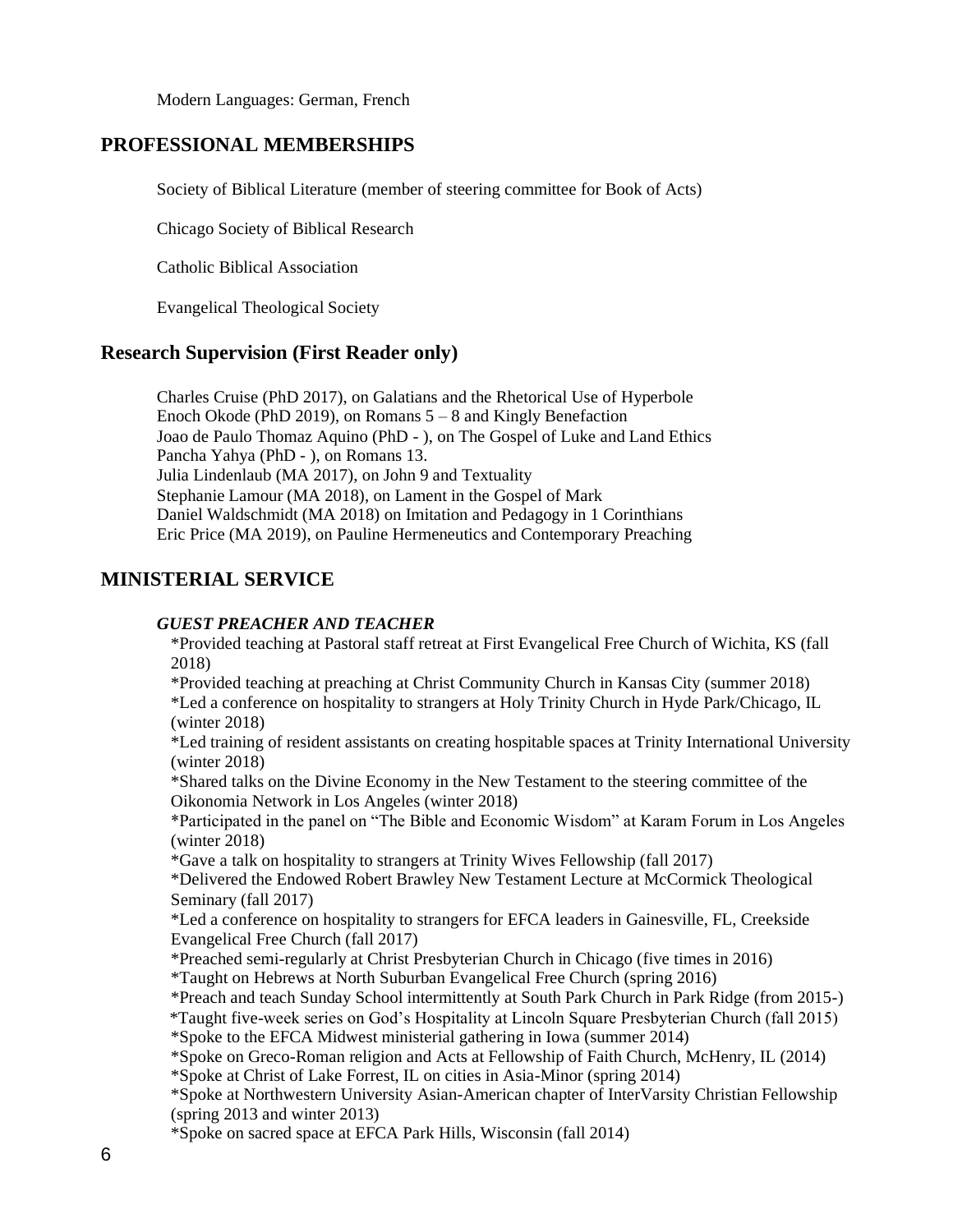\*Taught Gospel of Mark 1-8 at Evanston Vineyard (fall and winter 2014)

| <b>NORTH AVENUE PRESBYTERIAN CHURCH (PCUSA)</b><br>Served as Elder<br>Led young adult small group<br>Volunteered at "The Cup" (worship service and ministry for the homeless) Fall 2007 - Spring 2008                                                                                                                                       | Atlanta, GA<br>$2010 - 2012$<br>$2007 - 2011$ |  |
|---------------------------------------------------------------------------------------------------------------------------------------------------------------------------------------------------------------------------------------------------------------------------------------------------------------------------------------------|-----------------------------------------------|--|
| <b>INTERVARSITY CHRISTIAN FELLOWSHIP/USA</b><br>Led male student leaders' small group<br>Spoke at Emory large group worship gatherings periodically<br>Spoke at Northwestern University large group worship gathering (Nov. 2012)<br>Led Bible track on Gospel of Luke at Great Lakes regional student gather (Feb. 2013)                   | Atlanta and Chicago<br>Fall 2007 - 2011       |  |
| <b>REFUGEE AND IMMIGRANT MINISTRY</b><br>Adopted an Iraqi refugee family, assisting in their acclimation to<br>United States, with World Relief (Atlanta)<br>Adopted an Iranian immigrant family, assisting in their English language acquisition and<br>acclimation to the United States, with the South Asian Friendship Center (Chicago) | Atlanta and Chicago<br>Fall 2005 - 2011       |  |
| Southeastern China<br><b>THE BRIDGE FELLOWSHIP</b><br>Taught a one-week intensive training course on The Theology of Luke's Gospel<br>June 2010<br>to Chinese young adults with a mission of the Christian and Missionary Alliance<br>Lectured in both evangelistic and discipleship-oriented large group gatherings                        |                                               |  |
| <b>ATLANTA DAY SHELTER FOR WOMEN AND CHILDREN</b><br>Facilitated weekly, two-hour learning and play sessions for homeless<br>children and youth                                                                                                                                                                                             | Atlanta, GA<br>Fall 2007 - Spring 2009        |  |
| <b>SOUTH SUBURBAN EVANGELICAL FREE CHURCH</b><br>Interim Youth Pastor                                                                                                                                                                                                                                                                       | Apple Valley, MN<br>Summer 2001 - Summer 2002 |  |

# **COURSES TAUGHT AT TRINITY EVANGELICAL DIVINITY SCHOOL**

Greek Exegesis I – Colossians Greek Exegesis II – 1 Peter Greek Exegesis III – Selected Texts Preaching from the New Testament History of New Testament Interpretation Hospitality in the New Testament Synoptic Gospels and Johannine Writings Acts Romans 1-2 Corinthians Pauline Theology Pauline Christology New Testament Theology Messianism and Christology New Testament Research Methods